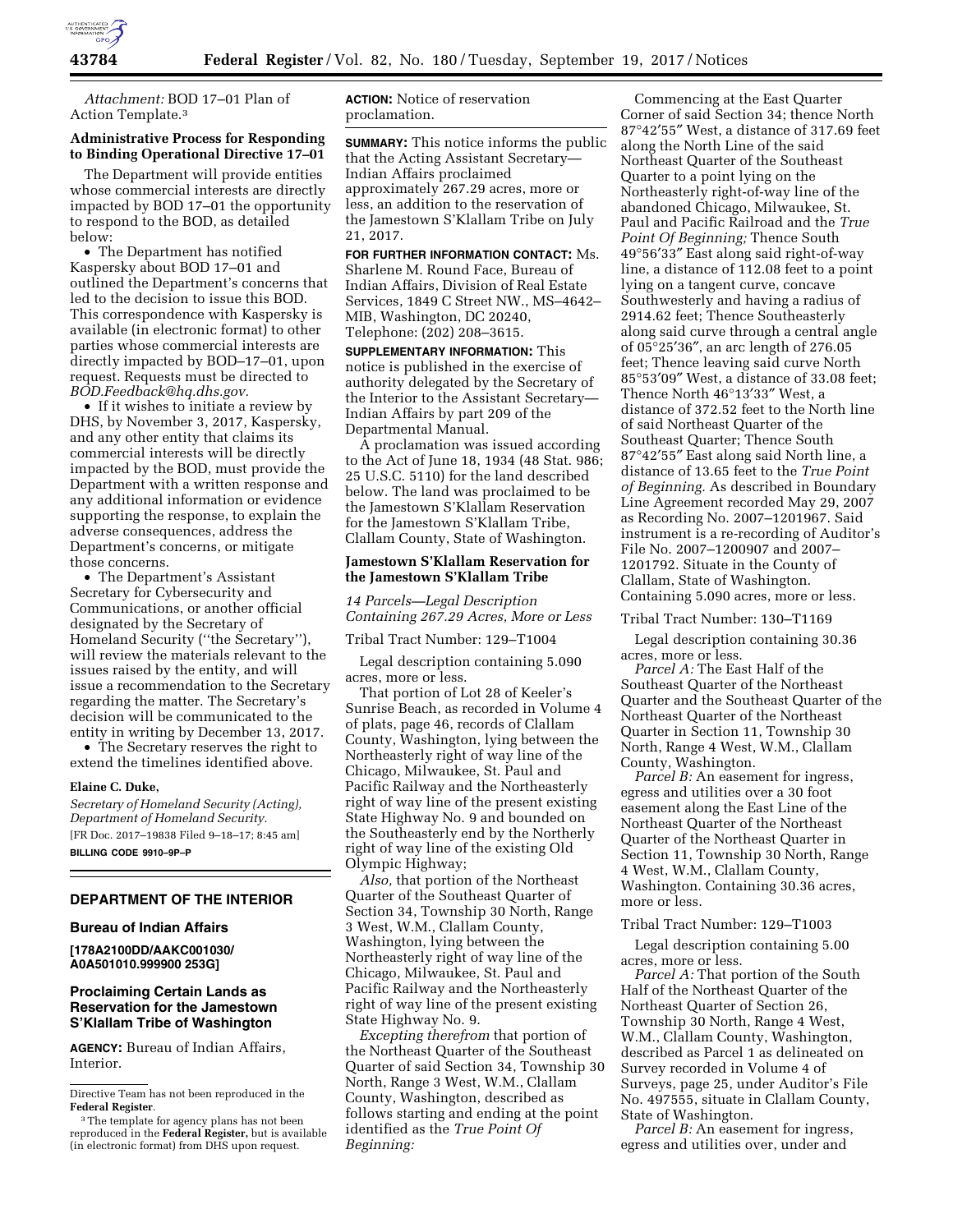across the South 15 feet of Parcel 3 and the North 15 feet of the West 582 feet and East 30 feet of the South 327.61 feet of Parcel 4 of Survey recorded June 29, 1979 in Volume 4 of Surveys, page 25 under Auditor's File No. 497555, being a portion of the South Half of the Northeast Quarter of the Northeast Quarter of Section 26, Township 30 North, Range 4 West, W.M., Clallam County, Washington;

Also together with an easement for access across the South 30 feet of the East 82.74 feet of said Northeast Quarter of the Northeast Quarter; Also the right of easement to use for construction and maintenance of sewage disposal drainfields and appurtenances, over, under, across and upon the Northeast Quarter of Parcel 2 recorded under Auditor's File No. 497555. Containing 5.00 acres, more or less.

#### Tribal Tract Number: 156–T1157

Legal description containing 2.75 acres, more or less.

Lot U, Jamestown Addition in the North Half of Section 5, Township 30 North, Range 3 West, Williamette Meridian, Records of Clallam County, Washington, except any portion lying within County Road NR5550 (Jake Hall Road). Situate in Clallam County, State of Washington. Containing 2.75 acres, more or less.

#### Tribal Tract Number: 130–T1161

Legal description containing 1.18 acres, more or less.

That portion of Tracts 2, 3, 5, and 5A in Lot 2 of Assessor's Plat of Section 12, Township 29 North, Range 3 West, W.M., Clallam County, Washington, as recorded in Volume 4 of Plats, Page 5, lying Westerly of Zaccardo Road and Northerly of Boundary Line established in instrument recorded May 14, 1992 under Auditor's File No. 668449 described as follows:

Beginning at the Southwest Corner of said Tract 3; Thence South 30°32′52″ East 10.0 feet; Thence North 64°00′06″ East 208.45 feet to the Westerly margin of Zaccardo Road and the terminus of said line description. Situate in Clallam County, Washington. Containing 1.18 acres, more or less.

## Tribal Tract Number: 130–T1175

Legal description containing 5.007 acres, more or less.

That portion of Government Lot 6 in Section 7, Township 29 North, Range 2 West, W.M., Clallam County, Washington, as delineated on Survey recorded in Volume 20 of Surveys, page 82, under Auditor's File No. 650637, more particularly described as follows: Beginning at the Northwest Corner of

said Government Lot 6; Thence South 85 Degrees 31′53″ East along the North line of said Government Lot 6, a distance of 20 feet to the True Point of Beginning; Thence continuing South 85 degrees 31′53″ East, a distance of 970.00 feet; Thence South 2 Degrees 24′56″ West, parallel to the West Line of said Government Lot 6, a distance of 191.00 feet; Thence North 85 degrees 31′53″ West, parallel to the North Line of said Government Lot 6, a distance of 730.00 feet; Thence South 2 degrees 24′56″ West, parallel to the West line of said Government Lot 6, a distance of 137.40 feet; Thence North 85 degrees 31′53″ West, parallel to the North Line of said Government Lot 6, a distance of 240.00 feet to the intersection of the East right of way line of Zaccardo Road; Thence North 2 degrees 24′56″ East, parallel to the West line of said East right of way Line of Zaccardo Road; Thence North 2 degrees 24′56″ East, parallel to the West line of said East right of way line of Zaccardo Road also being parallel to the West line of said Government Lot 6, a distance of 328.40 feet to the True Point of Beginning. Situate in Clallam County, State of Washington. Containing 5.007 acres, more or less.

#### Tribal Tract Number: 130–T1162

Legal description containing 1.19 acres, more or less.

Lot 1 of Short Plat recorded in Volume 7 of Short Plats; Page 3, Under Clallam County Recording No. 496835, being a short plat of Parcel 5 of Survey recorded in Volume 3 of Surveys, page 119, in the Northwest Quarter of the Southwest Quarter of Section 12, Township 29 North, Range 3 West, W.M. Situate in Clallam County, State of Washington. Containing 1.19 acres, more or less.

## Tribal Tract Number: 130–T1165

Legal description containing 3.52 acres, more or less.

Lot 2, 3 and 4 of Clevenger Short Plat recorded on June 6, 1979 In Volume 7 of Short Plats, Page 3, Under Auditor's File No. 496835, being a portion of the Northwest Quarter of the Southwest Quarter in Section 12, Township 29 North, Range 3 West, W.M., Clallam County, Washington. Containing 3.52 acres, more or less.

#### Tribal Tract Number: 130–T1164

Legal description containing 6.00 acres, more or less.

That portion of the West Half of Section 12, Township 29 North, Range 3 West, W.M., Clallam County, Washington, described as Lot 2, as delineated on Survey recorded on October 8, 1982 in Volume 8 of Surveys, page 17, under Auditor's File No. 535557. Containing 6.00 acres, more or less.

### Tribal Tract Number: 129–T1000

Legal description containing 13.43 acres, more or less.

Portion of Tract 5 of Lot 1 of Assessor's Map of Section 12, together with tidelands in front of, adjacent to or abutting on the South 295 feet of Lot 1, per Independent Survey dated 7–9–91, recorded 8–21–91, in Volume 21, Page 68, under File Number 655576. Situated in Clallam County, State of Washington. Containing 13.43 acres, more or less.

## Tribal Tract Number: 130–T1178

Legal description containing 24.220 acres, more or less.

That portion of the Northeast Quarter of the Northeast Quarter of Section 23, Township 30 North, Range 4 West, W.M., Clallam County, Washington, lying East of the Dungeness River described as follows:

Beginning at the Northeast Corner of said Section 23, said Northeast Corner being South 88 degrees 31′10″ East 2655.02 feet from the North Quarter Corner of said Section 23, and also being North 1 degree 58′10″ East 2657.11 feet from the East Quarter Corner of said Section 23, Thence South 89 degrees 58' West 506 feet, more or less, to the East edge of the Dungeness River; Thence Southerly along said East edge 468 feet, more or less, to a point which bears South 49 degrees 58′40″ West 680.40 feet from the Point of Beginning; Thence East 88.18 feet to the Northwesterly right of way of the County Road; Thence along said right of way being 30 feet perpendicular from the existing centerline thereof 570 feet, more or less, to a point on the East line of said Section 23, which point bears South 1 degree 58′10″ West 104.70 feet from the True Point of Beginning; Thence North 1 degree 58′10″ East 104.70 feet to the True Point of Beginning, containing 4.34 acres, more or less.

That portion of the Northeast Quarter of the Northeast Quarter of Section 23, Township 30 North, Range 4 West, W.M., Clallam County, Washington, lying East of the Dungeness River as it presently exists and South of the railroad right of way, more particularly described as follows:

Beginning at the Northeast Section Corner, said Section 23, Thence South 1 degree 58′10″ West along the East line thereof 670.05 feet to the South margin of the railroad right of way to the True Point of Beginning; Thence continuing South 1 degree 58′10″ West along said East line 658.50 feet to the South line of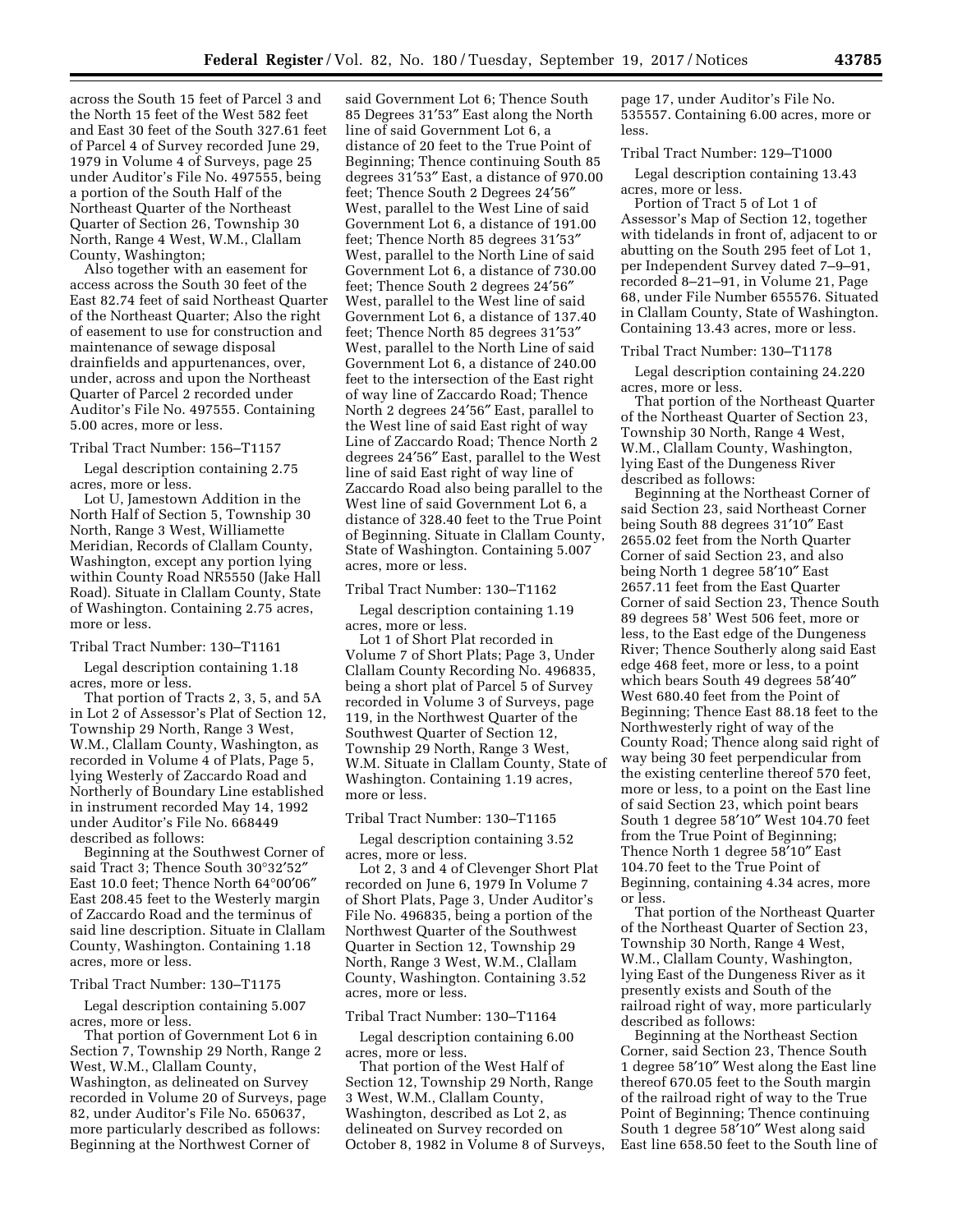said Northeast Quarter of the Northeast Quarter; Thence North 89 degrees 33′15″ West along said South line 355 feet, more or less, to the East bank of Dungeness River; Thence continuing along the approximate East bank of the Dungeness River North 20 degrees 06′ East 89.64 feet; Thence North 7 degrees East 180 feet; Thence North 7 degrees West 70 feet; Thence North 13 degrees West 200 feet; Then North 18 degrees West 150 feet to the South margin of railroad right of way; Thence along said railroad right of way South 88 degrees 02′45″ East 425 feet, more or less, to the True Point of Beginning, containing 5.14 acres, more or less.

That portion of the West 107.5 feet of the Northwest Quarter of the Northwest Quarter of Section 24, Township 30 North, Range 4 West, W.M., Clallam County, Washington, lying Northerly of the Centerline of County Road known as Hendrickson Road; Except that portion lying in said Hendrickson Road, containing 0.24 acre, more or less, after the above exception.

A strip of land 100 feet wide being the former right of way for the Chicago, Milwaukee, St. Paul and Pacific Railroad Company located in the Northeast Quarter of the Northwest Quarter and the North Half of the Northeast Quarter of Section 23, Township 30 North, Range 4 West, W.M., Clallam County, Washington, containing 6.0 acres, more or less.

*Parcel A:* That portion of the South Half of the South Half of the South Half of the Southeast Quarter of Section 14, Township 30 North, Range 4 West, W.M., Clallam County, Washington, lying East of the Dungeness River as it presently exists.

*Parcel B:* An easement 60 feet wide for ingress and egress over and across that portion of the Northeast Quarter of the Northeast Quarter of Section 23, Township 30 North, Range 4 West, W.M., Clallam County, Washington, lying east of the Dungeness River as it presently exists and North of the railroad right of way and North of County Road. Parcels A & B, containing 8.50 acres, more or less. Total Tract acres 24.220 acres, more or less.

#### Tribal Tract Number: 130–T1207

Legal description contains 11.035 acres, more or less.

*Parcel A—Valaske:* Lots 1 and 2 of Valaske Short Plat, recorded December 2, 1987 in Volume 18 of Short Plats, Page 18, under Clallam County Recording No. 598399, being a portion of the Northwest Quarter of the Southeast Quarter of Section 12, Township 29 North, Range 3 West, W.M., Clallam County, Washington.

Title to the lands herein described shall be subject to any existing easements for public road and highways, for public utilities and for railroads and pipelines and any other rights-of-way of record.

*Parcel B—McPherson:* All of James McPherson Short Plat, recorded April 6, 1976 in Volume 1 of Short Plats, Page 82, under Clallam County Recording No. 452796, being a portion of the Northeast Quarter of the Southwest Quarter of Section 12, Township 29 North, Range 3 West, W.M., Clallam County, Washington.

*Parcel C—McLaughlin:* Lot 1 of Burlile Short Plat recorded January 12, 1987 in Volume 17 of Short Plats, Page 45, under Auditor's File No. 586768, being a portion of the Northeast Quarter of the Southwest Quarter of Section 12, Township 29 North, Range 3 West, W.M., Clallam County, Washington; and That portion of Lot 2 of said Burlile Short Plat lying westerly of the following described line:

Beginning at the Southeast Corner of said Lot 2; Thence North 84 15′10″ West along the South line thereof 71.264 feet; Thence North 07 30′00″ West 237.507 feet; Thence North 31 30′00″ West 100.88 feet to the West Line of Lot 2; Thence North 06 36′08″ East along said West Line 144.62 feet to the North line of Lot 2.

*Parcel D—McLaughlin:* Lot 2 of Burlile Short Plat recorded January 12, 1987 in Volume 17 of Short Plats, Page 45, under Auditor's File No. 586768, being a portion of the Northeast Quarter of the Southwest Quarter of Section 12, Township 29 North, Range 3 West, W.M., Clallam County, Washington; Except that portion thereof lying westerly of the following described line:

Beginning at the Southeast Corner of said Lot 2; Thence North 84 15′10″ West along the South line thereof 71.264 feet; Thence North 07 30′00″ West 237.507 feet; Thence North 31 30′00″ West 100.88 feet to the West Line of Lot 2; Thence North 06 30′08″ East along said West line 144.62 feet to the North line of Lot 2.

Situate in Clallam County, State of Washington. Containing 11.035 acres, more or less.

## Tribal Tract Number: 157–T1202

Legal description containing 19.15 acres, more or less.

The land referred to herein is situated in the County of Clallam, State of Washington, and described as follows:

Beginning at a point on the North-South line, 550 feet South of Center Section 12, Township 29 North, Range 3 West, W.M., Clallam County, Washington, described as follows:

Thence North 831⁄2° West, a distance of 66 feet;

Thence North 531⁄2° West, a distance of 81 feet;

Thence North 160 feet;

Thence Easterly along South

boundary of right of way Highway 101, a distance of 54 feet;

Thence South 226 feet, more or less, to the POINT OF BEGINNING. Situate in Clallam County, State of Washington.

Lot 2 of Jamestown S'Klallam Tribe Survey, recorded February 13, 2009 in Volume 67 of Surveys, page 94, under Clallam County Recording No. 2009 1232429, being a portion of the Northeast Quarter of the Southwest Quarter of Section 12, Township 29 North, Range 3 West, W.M., Clallam County, Washington. Situate in Clallam County, State of Washington.

Lot 3 of Jamestown S'Klallam Tribe Survey, recorded February 13, 2009 in Volume 67 of Surveys, page 94, under Clallam County Recording No. 2009 1232429, being the Northeast Quarter of the Southeast Quarter of the Southwest Quarter of Section 12, Township 29 North, Range 3 West, W.M., Clallam County, Washington. Situate in Clallam County, State of Washington.

Lot 1 of Jamestown S'Klallam Tribe Survey, recorded February 13, 2009 in Volume 67 of Surveys, page 94, under Clallam County Recording No. 2009 1232429, being a portion of the Southeast Corner of the Northeast Quarter of the Southwest Quarter of Section 12, Township 29 North, Range 3 West, W.M., Clallam County, Washington. Situate in Clallam County, State of Washington.

Parcels A and B of Meyer Boundary Line Adjustment Survey, recorded December 14, 2004, in Volume 57 of Surveys, page 1, under Clallam County Recording No. 2004 1147158, being a portion of the Northwest Quarter of the Southeast Quarter of Section 12, Township 29 North, Range 3 West, W.M., Clallam County, Washington. Situate in Clallam County, State of Washington. Containing 19.15 acres, more or less.

## Tribal Tract Number: 157–T1191

Legal description containing 139.36 acres, more or less.

*Parcel A:* Lot 16 of Mountain View Farm Tracts Plat Alteration, as per plat thereof recorded in Volume 13 of Plats, Page 94, Records of Clallam County, Washington.

*Parcel B:* Tract A and Lot 30 of Mountain Vista, as Per Plat thereof recorded in Volume 6 of Plats, Page 53, Records of Clallam County, Washington. Except the South 120 feet of the West 60 feet of said Tract A.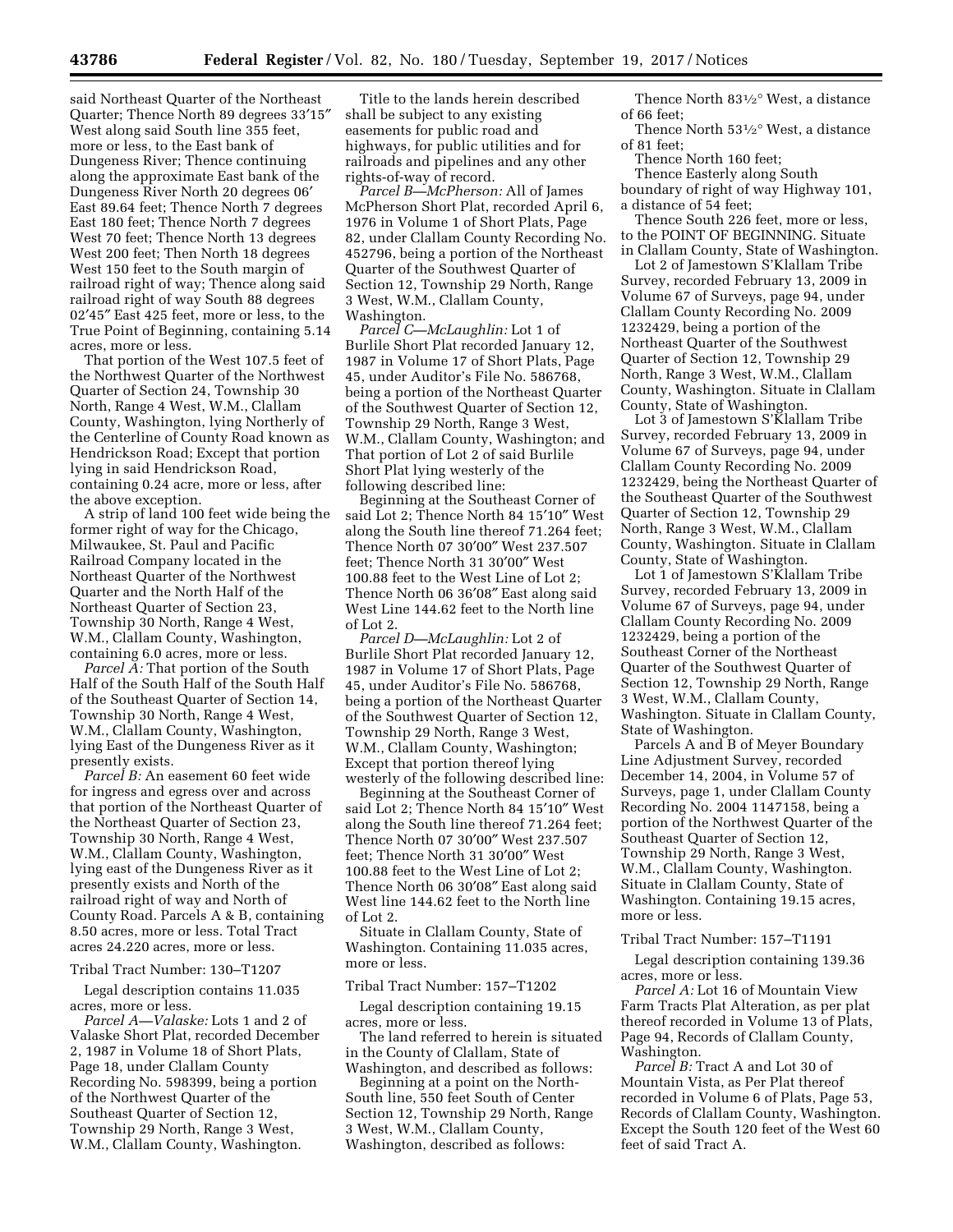Parcel C: Tract "T" of Mountain Vista II, as recorded in Volume 6 of Plats, Page 73, Records of Clallam County, Washington.

*Parcel D:* The South 330 feet of the West 900 feet of the Southeast Quarter of the Northwest Quarter of Section 3, Township 30 North, Range 4 West, W.M., Clallam County, Washington; Excepting therefrom that portion described as beginning at the Southeast Corner of said Tract;

Running thence North along its East Boundary 330 feet;

Thence West along its North Boundary 200 feet;

Thence Southeasterly in a straight line 385 feet, more or less, to the point of beginning of this exception;

And except that portion conveyed to William H. Clevenger and Janis Clevenger, his wife, James M. Bunger and Barbara J. Bunger, his wife, and Richard J. Niichel and Frances M. Niichel, his wife, hereinafter called Ostrich Club, by Property Line Agreement recorded February 3, 1992, under Clallam County Recording No. 663413.

*Parcel E:* The Northeast Quarter of the Southwest Quarter of Section 3, Township 30 North, Range 4 West, W.M., Clallam County, Washington; Except that portion lying within the Plat of Mountain Vista II, as recorded in Volume 6 of Plat, Page 73, Records of Clallam County, Washington; Also except that portion conveyed to Don Edgington and Alice Edgington, husband and wife, by Deed dated May 22, 1980 and recorded on May 29, 1980, under Auditor's File No. 508165.

*Parcel F:* That portion of the Northeast Quarter of the Southeast Quarter of Section 3, Township 30 North, Range 4 West, W.M., Clallam County, Washington, described as follows:

Beginning at the Northwest Corner of said Northeast Quarter of the Southeast Quarter;

Thence South 88°31′46″ East 135.38 feet along its North Line;

Thence South 1°55′39″ West 550.00 feet;

Thence South 88°31′46″ East 80.07 feet;

Thence South 1°55′39″ West 200.07 feet to the North Right-of-Way Line of May Road;

Thence South 35°13′03″ East 77.19 feet;

Thence North 86°13′48″ West 262.21 feet along the South Right-of-Way Line of May Road;

Thence North 1°55′39″ East 801.45 feet along the West Line of said Southeast Quarter to the true point of beginning.

*Parcel G:* That Portion of the Southwest Quarter of the Southeast Quarter of Section 3, Township 30 North, Range 4 West, W.M., Clallam County, Washington, described as follows:

Thence South 88°00′49″ East along the South Line of said Southeast Quarter 1,002.44 feet to the point of beginning;

Thence continuing South 88°00″49″ East 326.32 feet to the East Line of the Southwest Quarter of said Southeast Quarter;

Thence North 1°55′39″ East along said East Line 496.67 feet;

Thence South 87°00′00″ West 215.32 feet;

Thence South 22°37′04″ West 315.88 feet;

Thence South 1°59′11″ West 182.36 feet to the point of beginning;

Except the South 30 feet for County Road No. 5250 known as Macleay Road.

*Parcel H:* That Portion of the Southwest Quarter of the Southeast Quarter of Section 3, Township 30 North, Range 4 West, W.M., Clallam County, Washington, described as follows:

Beginning at a point on the South Line of said Southeast Quarter South 88°00′49″ East 200 feet from its Southwest Corner;

Thence North 88°00′49″ West 200 feet to said Southwest Corner;

Thence North 1°55′40″ East along its West Line 527.92 feet;

Thence South 81°30′ East 160 feet, more or less, to the East Margin of Vista View Drive;

Thence Northerly along said Easterly Margin 160 feet, more or less, to the Southwest Corner of Lot 2 of Replat of Lots 27, 28 and 29 of Mountain Vista, as Recorded in Volume 10 of Plats, Page 9;

Thence South 60°15′ East 64.55 feet, more or less, to the center of the main channel of an unnamed stream;

Thence Southerly along said center of stream to a point which bears North 1°55′4″ East of the point of beginning;

Thence South 1°55′40″ West 450 feet, more or less, to the point of beginning;

Excepting therefrom that portion lying within said Mountain View Vista, as

recorded in Volume 6 of Plats, Page 53; And also except the South 30 feet for County Road No. 5250 known as

Macleay Road.

*Parcel I:* The West Half of the Southeast Quarter of Section 3, Township 30 North, Range 4 West, W.M.;

Excepting therefrom that portion of the Southwest Quarter of the Southeast Quarter of Section 3, Township 30 North, Range 4 West, W.M., Clallam County, Washington, described as follows:

Beginning at the Southwest Corner of said Southeast Quarter;

Thence South 88°00′49″ East along the South Line of said Southeast Quarter 1,002.44 feet to the point of beginning;

Thence continuing South 88°00′49″ East 326.32 feet to the East Line of the Southwest Quarter of said Southeast Quarter;

Thence North 1°55′39″ East along said East Line 496.67 feet;

Thence South 87°00′00″ West 215.32 feet;

Thence South 22°37′04″ West 315.88 feet;

Thence South 1°59′11″ West 182.36 feet to the point of beginning;

And also except that portion of the Southwest Quarter of the Southeast Quarter of Section 3, Township 30 North, Range 4 West, W.M., Clallam County, Washington, described as follows:

Beginning at a point on the South Line of said Southeast Quarter South 88°00′49″ East 200 feet from its Southwest Corner;

Thence North 88°00′49″ West 200 feet to said Southwest Corner;

Thence North 1°55′40″ East along its West Line 527.92 feet;

Thence South 81°30′ East 160 feet, more or less, to the east margin of Vista View Drive;

Thence Northerly along said easterly margin 160 feet, more or less, to the Southwest Corner of Lot 2 of Replat of Lots 27, 28 and 29 of Mountain Vista, as recorded in Volume 10 of Plats, Page 9;

Thence South 60°15′ East 64.55 feet, more or less, to the center of the main channel of an unnamed stream;

Thence Southerly along said center of stream to a point which bears North 1°55′40″ East of the point of beginning;

Thence South 1°55′40″ West 450 feet, more or less, to the point of beginning; And except the Plats of Mountain Vista, as recorded in Volume 6 of Plats, Page 53, and Mountain Vista II, as recorded in Volume 6 of Plats, Page 73 and Dungeness Condominium, as recorded in Volume 1 of Condominium, Pages 156–161 inclusive; And also except the South 30 Feet for County Road No. 5250 known as Macleay Road.

*Parcel J:* Lot 2 of Replat of Lots 27, 28 and 29 of Mountain Vista, as recorded in Volume 10 of Plats, Pages 9 and 10, Records of Clallam County, Washington.

*Parcel K:* The East 72.03 feet of the West 305.38 feet of the South 496.69 feet of the Southeast Quarter of the Southeast Quarter of Section 3, Township 30 North, Range 4 West, W.M., Clallam County, Washington, except the South 30 feet thereof conveyed to Clallam County for Road by instrument recorded under Auditor's Files No. 357505.